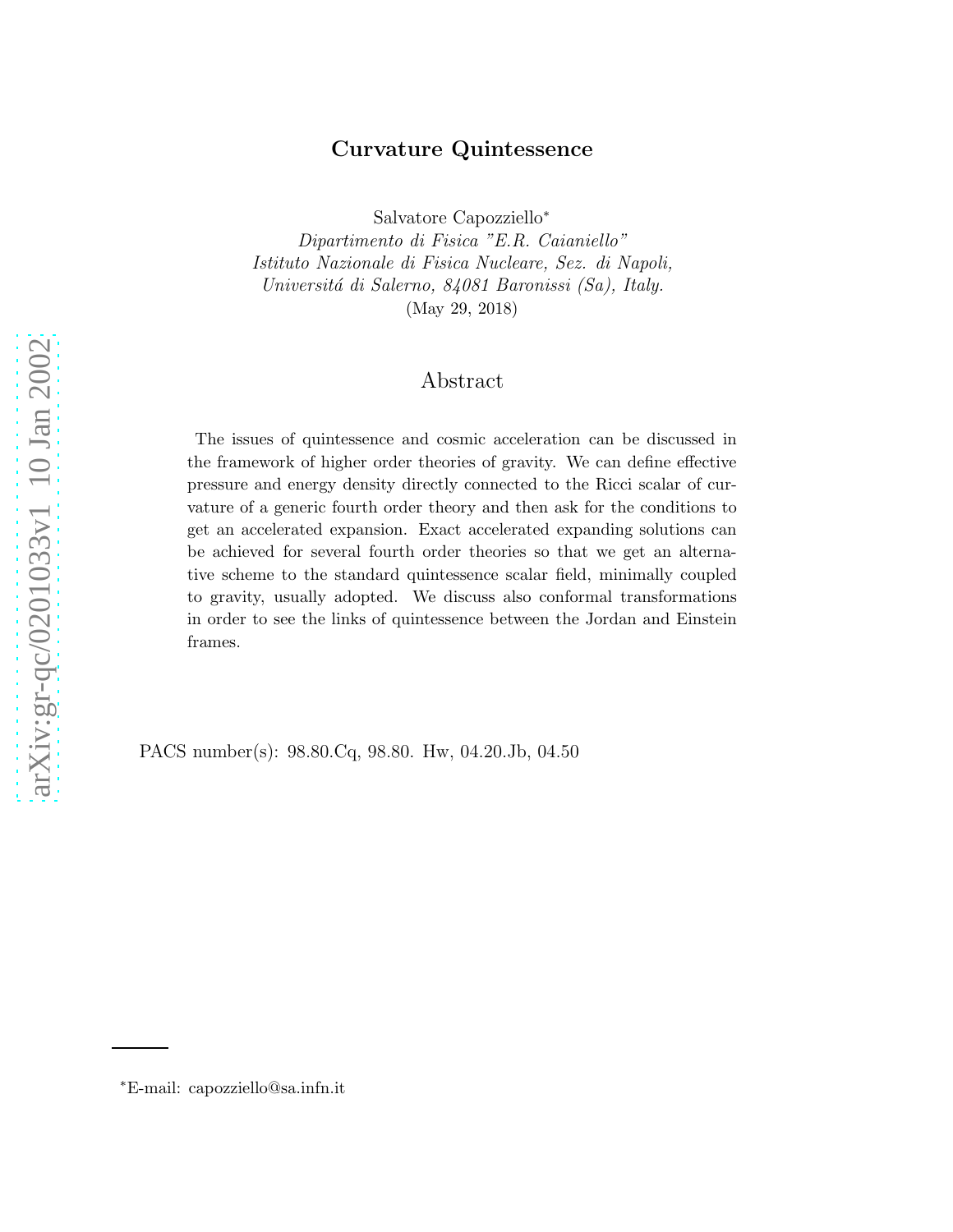#### I. INTRODUCTION

One of the astonishing recent result in cosmology is the fact that the universe is accelerating instead of decelerating along the scheme of standard Friedmann model as everyone has learned in textbooks. Type Ia supernovae (SNe Ia) allow to determine cosmological parameters probing the today values of the Hubble constant  $H_0$  and the deceleration parameter  $q_0$  [[1\]](#page-8-0). Besides, data coming from clusters of galaxies at low red shift (including the mass - to - light methods, baryon fraction and abundance evolution)  $[2]$  $[2]$ , and data coming from the CMBR investigation (e.g. BOOMERANG) [\[3\]](#page-8-0) give observational constraints from which we deduce the picture of a spatially flat, low density universe dominated by some kind of non-clustered dark energy. Such an energy, which is supposed to have dynamics, should be the origin of the cosmic acceleration.

In terms of density parameter, we have

$$
\Omega_{(matter)} \simeq 0.3 \,, \qquad \Omega_{\Lambda} \simeq 0.7 \,, \qquad \Omega_k \simeq 0.0 \tag{I.1}
$$

where the *matter* is the non-relativistic baryonic and non-baryonic (dark) matter,  $\Lambda$  is the dark energy (cosmological constant, quintessence,..), k is the curvature parameter of Friedmann-Robertson-Walker (FRW) metric of the form

$$
ds^{2} = dt^{2} - a(t)^{2} \left[ \frac{dr^{2}}{1 - kr^{2}} + r^{2} d\Omega^{2} \right],
$$
 (I.2)

where  $a(t)$  is the scale factor of the universe.

The luminosity distance can be deduced from SNe Ia used as standard candles.

For  $z \leq 1$ , by the luminosity distance  $d_L \simeq H_0^{-1}[z + (1 - q_0)z^2/2]$ , the observational results indicate

$$
-1 \le q_0 < 0 \tag{I.3}
$$

which is a clear indication for the acceleration.

The deceleration parameter can be given in terms of density parameter and then we have for FRW models

$$
q_0 = -\frac{\ddot{a}a}{\dot{a}^2} = \frac{1}{2}(3\gamma + 1)\Omega_{(matter)} - \Omega_{\Lambda},\qquad(1.4)
$$

where  $\gamma$  is the constant of state equation  $p = \gamma \rho$ . Immediately, we realize that acceleration or deceleration depends on the value of  $\gamma$ . For standard fluid matter, it is defined the Zeldovich range  $0 \leq \gamma_{(matter)} \leq 1$  where  $\gamma_{(matter)} = 0$  indicates dust (i.e. non-relativistic matter),  $\gamma_{(matter)} = 1/3$  radiation (i.e. relativistic matter). Another interesting case has been widely considered in literature, it is  $\gamma = -1$  which points out a scalar field fluid where dynamics is dominated by self-interaction potential or cosmological constant. Inserting a standard matter fluid into Friedmann–Einstein cosmological equations gives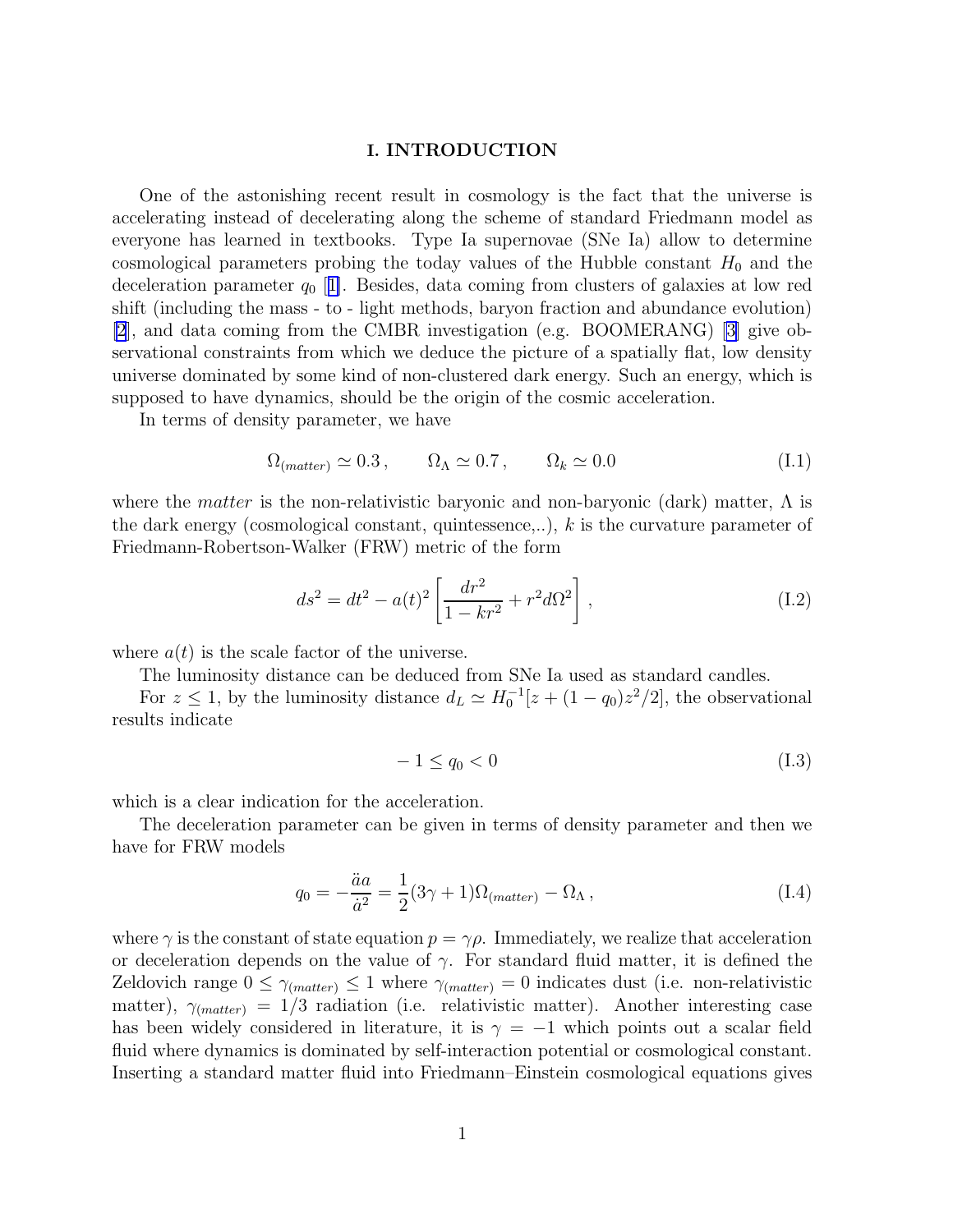rise to decelerated dynamics. Due to this fact, non-standard forms of matter–energy have to be taken into account if one wants to insert observations into a theoretical frame.

Several approaches can be pursued in order to realize this goal. All of them can be summarized into three great families: the cosmological constant, the variable cosmological constant and quintessence. Essentially they are linked but, in order to match the observations, several issue have to be satisfied. Below we give a short summary of this three pictures.

The cosmological constant has become one of the main issue of modern physics since by fixing its value should provide the gravity vacuum state [\[4](#page-8-0)], should make to understand the mechanism which led the early universe to the today observed large scale structures [\[5](#page-8-0)], [\[6](#page-8-0)], and to predict what will be the fate of the whole universe (no–hair conjecture)  $|7|$ .

From the cosmological point of view, the main feature of inflationary models is the presence of a finite period during which the expansion is de Sitter (or quasi–de Sitter or power law): this fact implies that the expansion of the scale factor  $a(t)$  is superluminal (at least  $a(t) \sim t$ , in general  $a(t) \sim \exp H_0 t$  where  $H_0$  is the Hubble parameter nearly constant for a finite period) with respect to the comoving proper time  $t$ . Such a situation arises in presence of an effective energy–momentum tensor which is approximately proportional (for a certain time) to the metric tensor and takes place in various gravitational theories: i.e. the Einstein gravity minimally coupled with a scalar field[[5\]](#page-8-0), [\[6\]](#page-8-0), fourth or higher–order gravity [\[8](#page-8-0)–[11\]](#page-8-0), scalar–tensor gravity [\[12,13](#page-8-0)].

Several inflationary models are affected by the shortcoming of "fine tuning"[[14\]](#page-8-0), that is inflationary phase proceeds from very special initial conditions, while a natural issue would be to get inflationary solutions as attractors for a large set of initial conditions. Furthermore, the same situation should be achieved also in the future: if a remnant of cosmological constant is today observed, the universe should evolve toward a final de Sitter stage. A more precise formulation of such a conjecture is possible for a restricted class of cosmological models, as discussed in[[15\]](#page-8-0). We have to note that the conjecture holds when any ordinary matter field, satisfies the dominant and strong energy conditions [\[16\]](#page-8-0). However it is possible to find models which explicitly violate such conditions but satisfies no–hair theorem requests. Precisely, this fact happens if extended gravity theories are involved and matter is in the form of scalar fields, besides the ordinary perfect fluid matter [\[17](#page-8-0)].

In any case, we need a time variation of cosmological constant to get successful inflationary models, to be in agreement with observations, and to obtain a de Sitter stage toward the future. In other words, this means that cosmological constant has to acquire a great value in early epochs (de Sitter stage), has to undergo a phase transition with a graceful exit and has to result in a small remnant toward the future[[18](#page-8-0)]. The today observed accelerated cosmological behaviour should be the result of this dynamical process where the value of cosmological constant is not fixed exactly at zero.

In this context, a fundamental issue is to select the classes of gravitational theories and the conditions which "naturally" allow to recover an effective time–dependent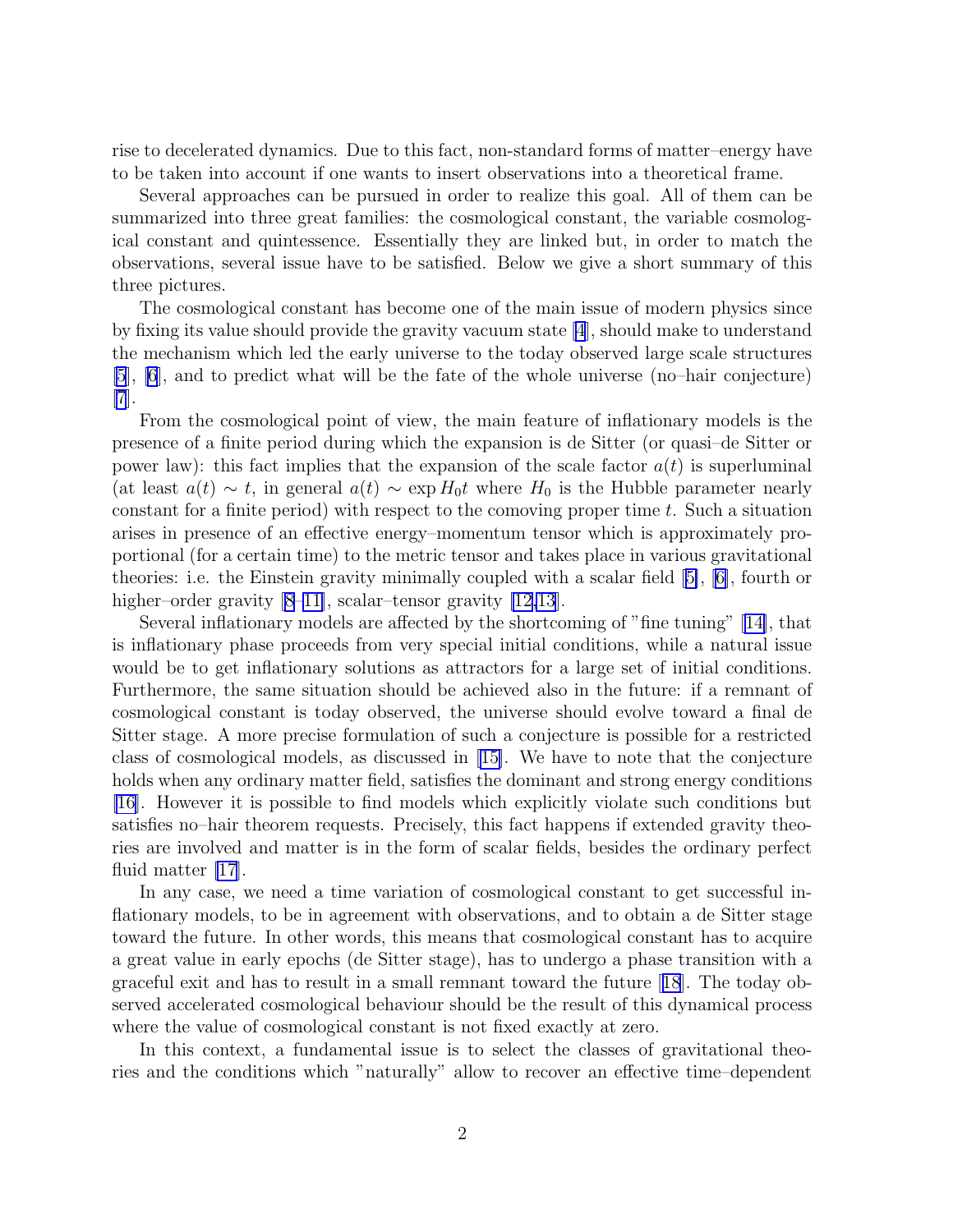cosmological constant without considering special initial data.

The third approach is quintessence [\[19](#page-8-0)]. Quintessence is a time-varying, spatially inhomogeneous component of cosmic density with negative pressure  $-1 \leq \gamma_Q \leq 0$ . Formally, vacuum energy density is quintessence in the limit  $\gamma_Q \to -1$  so that the three approaches present in literature (cosmological constant, variable cosmological constant and quintessence) are strictly linked.

However all of them claim for an *ingredient* which, a part a pure cosmological constant, comes from a matter-energy counter part. In this paper, we want to investigate if the quintessential scheme can be achieved in a geometrical way by taking into account higher order theories of gravity.

There is no *a priori* reason to restrict the gravitational Lagrangian to a linear function ofthe Ricci scalar R minimally coupled with matter  $[20]$  $[20]$  $[20]$ . Additionally, we have to note that, recently, some authors have taken into serious consideration the idea that there are no "exact" laws of physics but that the Lagrangians of physical interactions are "stochastic" functions with the property that local gauge invariances (i.e. conservation laws) are well approximated in the low energy limit and physical constants can vary [\[9](#page-8-0)]. This scheme was adopted in order to treat the quantization on curved spacetimes and the result was that the interactions among quantum scalar fields and background geometry or the gravitational self–interactions yield corrective terms in the Einstein– Hilbert Lagrangian[[21](#page-8-0)]. Futhermore, it has been realized that such corrective terms are inescapable if we want to obtain the effective action of quantum gravity on scales closed to the Planck length [\[22](#page-8-0)]. They are higher-order terms in curvature invariants as  $R^2$ ,  $R^{\mu\nu}R_{\mu\nu}$ ,  $R^{\mu\nu\alpha\beta}R_{\mu\nu\alpha\beta}$ ,  $R\Box R$ , or  $R\Box^kR$ , or nonminimally coupled terms between scalar fields and geometry as  $\phi^2 R$ . Terms of these kinds arise also in the effective Lagrangian of strings and Kaluza–Klein theories when the mechanism of dimensional reduction is working[[23](#page-8-0)].

Besides fundamental physics motivations, all these theories have acquired a huge interest in cosmology due to the fact that they "naturally" exhibit inflationary behaviours and that the related cosmological models seem very realistic[[8,12\]](#page-8-0). Furthermore, it is possible to show that, via conformal transformations, the higher–order and nonminimally coupled terms (Jordan frame) always corresponds to the Einstein gravity plus one or more thanone minimally coupled scalar fields (*Einstein frame*)  $[24-28]$  $[24-28]$  $[24-28]$  so that these geometric contributions can always have a "matter" interpretation.

Quintessence can be achieved also in the framework of higher-order theories of gravity, that is in a geometrical way.

In Sec.II, we derive the Friedmann-Einstein equations for generic fourth-order models. Sec.III is devoted to the discussion of conditions to obtain quintessence while exact solutions satisfying these prescriptions are shown in Sec.IV. Conclusions are drawn in Sec.V.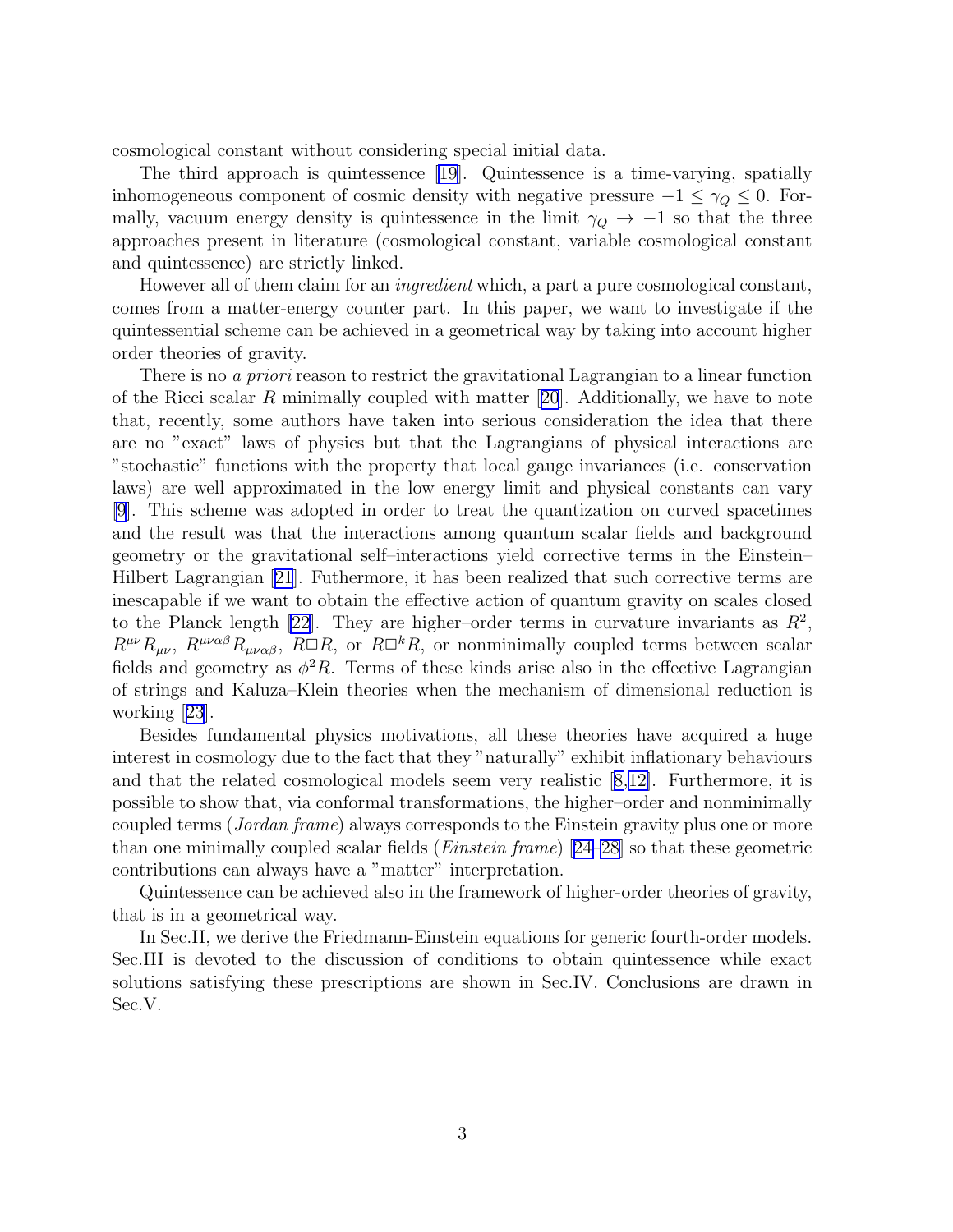# II. FOURTH-ORDER GRAVITATIONAL THEORIES AND COSMOLOGICAL EQUATIONS

A generic fourth–order theory in four dimensions can be described by the action

$$
\mathcal{A} = \int d^4x \sqrt{-g} \left[ f(R) + L_{(matter)} \right], \qquad (II.1)
$$

where  $f(R)$  is a function of Ricci scalar R and  $L_{(matter)}$  is the standard matter Lagrangian density. We are using physical units  $8\pi G_N = c = \hbar = 1$ . The field equations are

$$
f'(R)R_{\alpha\beta} - \frac{1}{2}f(R)g_{\alpha\beta} = f'(R)^{;\alpha\beta}(g_{\alpha\mu}g_{\beta\nu} - g_{\alpha\beta}g_{\mu\nu}) + \tilde{T}^{(matter)}_{\alpha\beta},
$$
\n(II.2)

which can be recast in the more expressive form

$$
G_{\alpha\beta} = R_{\alpha\beta} - \frac{1}{2}g_{\alpha\beta}R = T_{\alpha\beta}^{(curv)} + T_{\alpha\beta}^{(matter)},
$$
\n(II.3)

where

$$
T_{\alpha\beta}^{(curv)} = \frac{1}{f'(R)} \left\{ \frac{1}{2} g_{\alpha\beta} \left[ f(R) - R f'(R) \right] + f'(R)^{;\alpha\beta} (g_{\alpha\mu} g_{\beta\nu} - g_{\alpha\beta} g_{\mu\nu}) \right\}
$$
(II.4)

and

$$
T_{\alpha\beta}^{(matter)} = \frac{1}{f'(R)} \tilde{T}_{\alpha\beta}^{(matter)} , \qquad (II.5)
$$

is the stress-energy tensor of matter where we have taken into account the nontrivial coupling to geometry. The prime means the derivative with respect to R.

However, if  $f(R) = R + 2\Lambda$ , the standard second–order gravity is recovered. Reducing the action to a point-like, FRW one, we have to write

$$
\mathcal{A}_{(curv)} = \int dt \mathcal{L}(a, \dot{a}; R, \dot{R}), \qquad (II.6)
$$

where dot means derivative with respect to the cosmic time. The scale factor  $a$  and the Ricci scalar  $R$  are the canonical variables. This position could seem arbitrary since Rdepends on  $a, \dot{a}, \ddot{a}$ , but it is generally used in canonical quantization [[10,](#page-8-0)[29,30\]](#page-9-0). The definition of R in terms of  $a, \dot{a}, \ddot{a}$  introduces a constraint which eliminates second and higher order derivatives in action (II.6), and gives a system of second order differential equations in  $\{a, R\}$ . Action (II.6) can be written as

$$
\mathcal{A}_{(curv)} = 2\pi^2 \int dt \left\{ a^3 f(R) - \lambda \left[ R + 6 \left( \frac{\ddot{a}}{a} + \frac{\dot{a}^2}{a^2} + \frac{k}{a^2} \right) \right] \right\} ,\qquad (II.7)
$$

where the Lagrange multiplier  $\lambda$  is derived by varying with respect to R. It is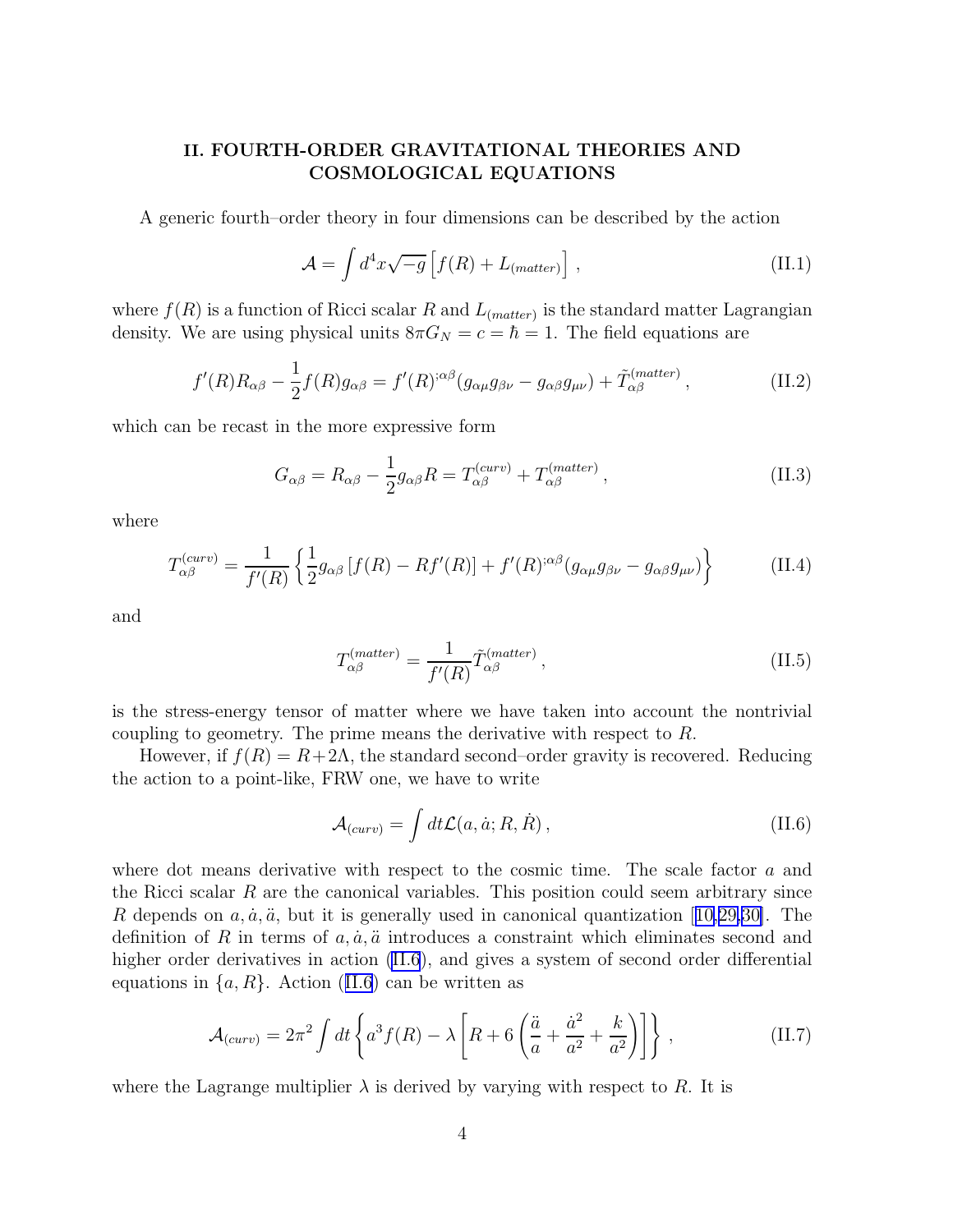$$
\lambda = a^3 f'(R). \tag{II.8}
$$

<span id="page-5-0"></span>The point-like Lagrangian is then

$$
\mathcal{L} = \mathcal{L}_{(curv)} + \mathcal{L}_{(matter)} = a^3 [f(R) - Rf'(R)] + 6a\dot{a}^2 f'(R) +
$$

$$
+ 6a^2 \dot{a} \dot{R} f''(R) - 6ka f'(R) + a^3 p_{(matter)}, \qquad (II.9)
$$

where we have taken into account also the fluid matter contribution which is, essentially, a pressure term[[17](#page-8-0)].

The Euler-Lagrange equations are

$$
2\left(\frac{\ddot{a}}{a}\right) + \left(\frac{\dot{a}}{a}\right)^2 + \frac{k}{a^2} = -p_{(tot)}\,,\tag{II.10}
$$

and

$$
f''(R)\left[R + 6\left(\frac{\ddot{a}}{a} + \frac{{\dot{a}^2}^2}{a} + \frac{k}{a^2}\right)\right] = 0.
$$
 (II.11)

The dynamical system is completed by the energy condition

$$
\left(\frac{\dot{a}}{a}\right)^2 + \frac{k}{a^2} = \frac{1}{3}\rho_{(tot)}\,. \tag{II.12}
$$

### III. CURVATURE QUINTESSENCE

Combining Eq.(II.10) and Eq.(II.12), we obtain

$$
\left(\frac{\ddot{a}}{a}\right) = -\frac{1}{6} \left[ \rho_{(tot)} + 3p_{(tot)} \right],\tag{III.1}
$$

where it is clear that the accelerated or decelerated behaviour depends on the rhs. However

$$
p_{(tot)} = p_{(curv)} + p_{(matter)} \qquad \rho_{(tot)} = \rho_{(curv)} + \rho_{(matter)} , \qquad (III.2)
$$

where we have distinguished the curvature and matter contributions.

From the curvature-stress-energy tensor, we can define a curvature pressure

$$
p_{(curv)} = \frac{1}{f'(R)} \left\{ 2\left(\frac{\dot{a}}{a}\right) \dot{R}f''(R) + \ddot{R}f''(R) + \dot{R}^2f'''(R) - \frac{1}{2} \left[f(R) - Rf'(R)\right] \right\}, \quad (III.3)
$$

and a curvature density

$$
\rho_{(curv)} = \frac{1}{f'(R)} \left\{ \frac{1}{2} \left[ f(R) - Rf'(R) \right] - 3 \left( \frac{\dot{a}}{a} \right) \dot{R}f''(R) \right\} \,. \tag{III.4}
$$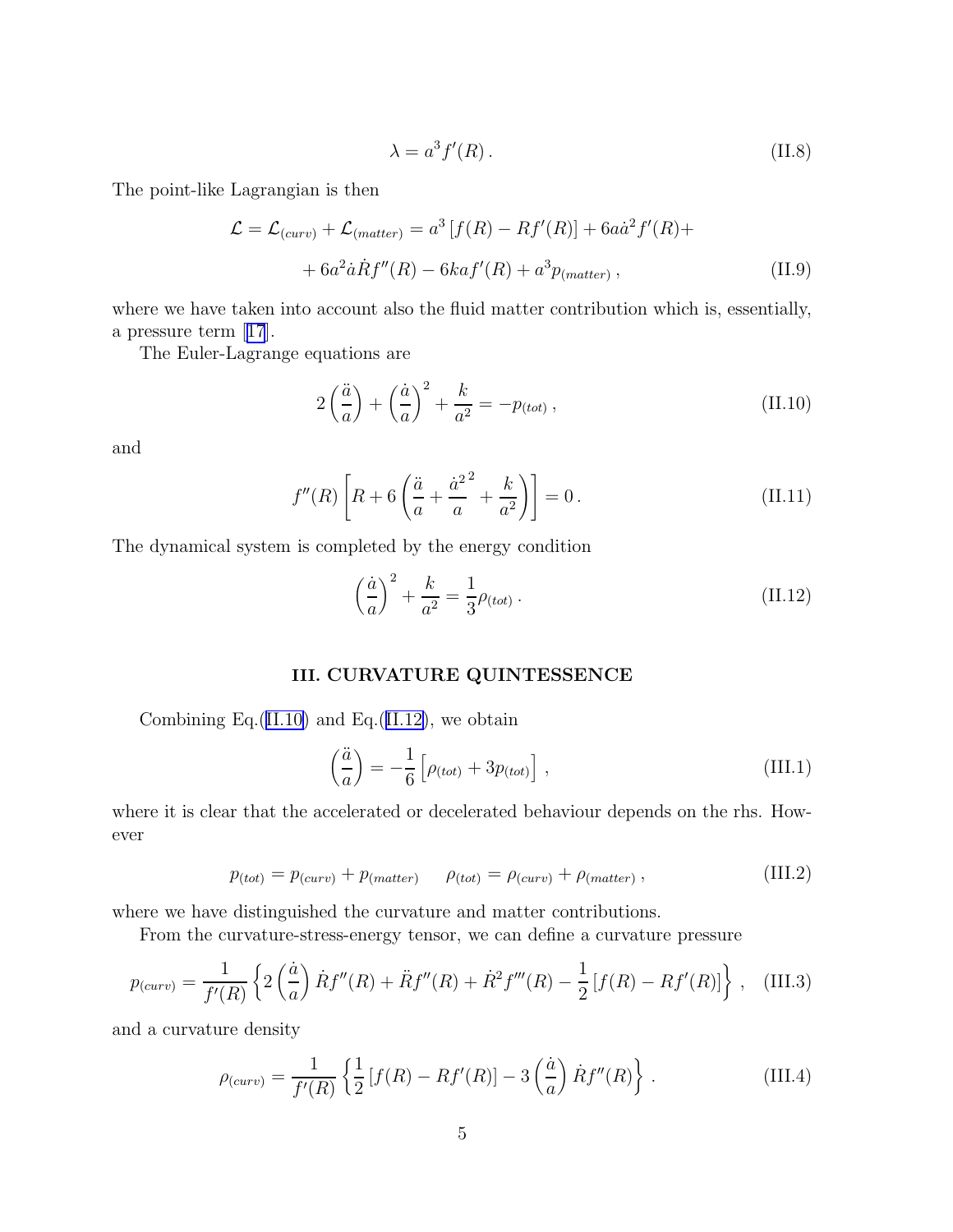From Eq.[\(III.1\)](#page-5-0), the accelerated behaviour is achieved if

$$
\rho_{(tot)} + 3p_{(tot)} < 0 \,, \tag{III.5}
$$

which means

$$
\rho_{(curv)} > \frac{1}{3}\rho_{(tot)} , \qquad (III.6)
$$

assuming that all matter components have non-negative pressure.

In other words, conditions to obtain acceleration depends on the relation

$$
\rho_{(curv)} + 3p_{(curv)} = \frac{3}{f'(R)} \left\{ \dot{R}^2 f'''(R) + \left(\frac{\dot{a}}{a}\right) \dot{R} f''(R) + \ddot{R} f''(R) - \frac{1}{3} \left[ f(R) - R f'(R) \right] \right\},\tag{III.7}
$$

which has to be compared with matter contribution. However, it has to be

$$
\frac{p_{(curv)}}{\rho_{(curv)}} = \gamma_{(curv)} , \qquad -1 \le \gamma_{(curv)} < 0 . \qquad (III.8)
$$

The form of  $f(R)$  is the main ingredient to obtain this *curvature quintessence*.

### IV. EXACT SOLUTIONS

As simple choice in order to fit the above prescriptions, we ask for solutions of the form

$$
f(R) = f_0 R^n
$$
,  $a(t) = a_0 \left(\frac{t}{t_0}\right)^{\beta}$ . (IV.1)

However, the interesting cases are for  $n \neq 1$  (Einstein gravity) and  $\beta \geq 1$  (accelerated behaviour). Inserting Eqs.(IV.1) into the above dynamical system, we obtain the exact solutions

$$
\beta = 2; \qquad n = -1, 3/2; \qquad k = 0. \tag{IV.2}
$$

In both cases, the deceleration parameter is

$$
q_0 = -\frac{1}{2},
$$
 (IV.3)

in perfect agreement with the observational results.

The case  $n = 3/2$  deserves further discussion. It is interesting in conformal transformations from Jordan frame to Einstein frame [\[31,32\]](#page-9-0) since it is possible to give explicit form of scalar field potential. In fact, if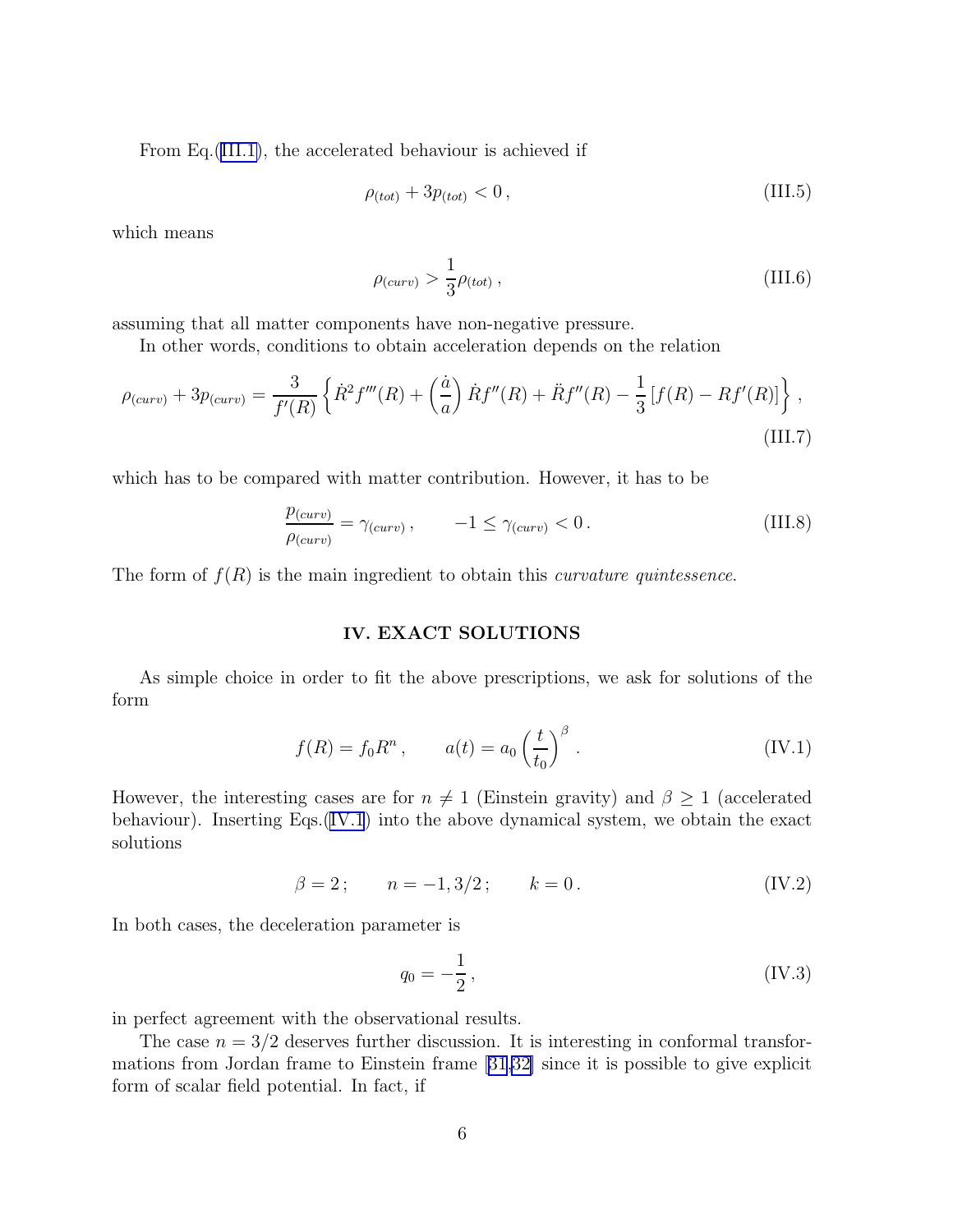$$
\tilde{g}_{\alpha\beta} \equiv f'(R)g_{\alpha\beta}, \qquad \varphi = \sqrt{\frac{3}{2}}\ln f'(R), \qquad (IV.4)
$$

we have the conformal equivalence of the Lagrangians

$$
\mathcal{L} = \sqrt{-g} f_0 R^{3/2} \longleftrightarrow \tilde{\mathcal{L}} = \sqrt{-\tilde{g}} \left[ -\frac{\tilde{R}}{2} + \frac{1}{2} \nabla_{\mu} \varphi \nabla^{\mu} \varphi - V_0 \exp\left(\sqrt{\frac{2}{3}} \varphi\right) \right], \qquad (IV.5)
$$

in our physical units. This is the so–called Liouville field theory and it is one of the few cases where a fourth–order Lagrangian can be expressed, in the Einstein frame, in terms of elementary functions under a conformal transformation. It is possible to obtain the general cosmological solution[[33](#page-9-0)] which is

$$
a(t) = a_0[c_4t^4 + c_3t^3 + c_2t^2 + c_1t + c_0]^{1/2}.
$$
 (IV.6)

The constants  $c_i$  are combinations of the initial conditions. Their values determine the type of cosmological evolution. For example,  $c_4 \neq 0$  gives a power law inflation while, if the regime is dominated by the linear term in  $c_1$ , we get a radiation–dominated stage.

#### V. CONCLUSIONS

In this paper, we have shown that the quintessence "paradigm" can be recovered in the framework of higher-order theories of gravity. In other words, as it is possible for inflationary models, we can ask for a sort of curvature quintessence which can be recovered by taking into account curvature geometric invariants. The interest of this approach is that quintessence could be related to some effective theory of quantum gravity where curvature invariants are widely derived[[34](#page-9-0)].

In any case, the models have to be improved by the comparison with observations in order to see if it is possible to constrain the form of  $f(R)$  without making ad hoc choices. In this sense, some results are present in literature where the form of  $f(R)$  is selected by the CMBR constraint [\[35](#page-9-0)].

#### ACKNOWLEDGEMENT

The author is grateful to A.A. Starobinsky for the useful discussions and comments on the topics.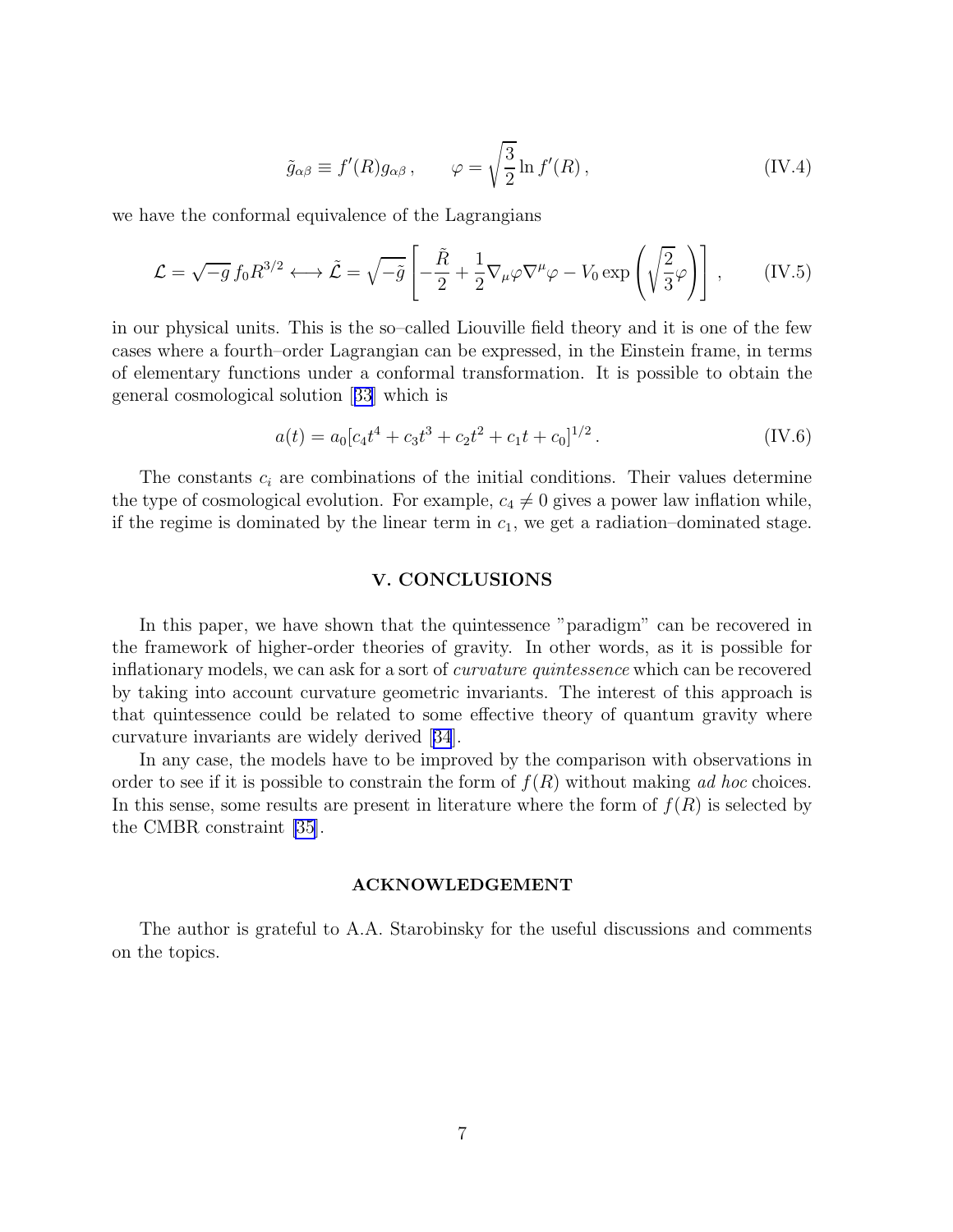## REFERENCES

- <span id="page-8-0"></span>[1] B.P. Schmidt et al. Ap. J. 507, 46 (1998). A.G. Riess et al. Ap. J. 116, 1009 (1998).
	- S. Perlmutter et al. Ap. J. 483, 565 (1997).
	- S. Perlmutter et al. Nature 391, 51 (1998).
	- S. Perlmutter et al. Ap. J. 517, 565 (1999).
- [2] B. Chaboyer et al.  $Ap. J. 494, 96 (1998)$ . M.Salaris and A. Weiss Astron. Astrophys. 335, 943 (1998).
- [3] P. de Bernardis et al. Nature 404, 955 (2000).
- [4] S. Weinberg, *Rev. Mod. Phys.* **61** (1989) 1.
- [5] A. Guth, Phys. Rev. D 23 (1981) 347; Phys. Lett. 108 B (1982) 389.
- [6] A.D. Linde, Phys. Lett. B 108, 389 (1982); Phys. Lett. B 114, 431 (1982); Phys. Lett. **B** 238 (1990) 160.
- [7] F. Hoyle and J.V. Narlikar, *Proc. R. Soc.* **273A** (1963) 1.
- [8] A.A. Starobinsky, *Phys. Lett.* **B** 91 (1980) 99.
- [9] J. Barrow and A.C. Ottewill, J. Phys. A: Math. Gen. 16 (1983) 2757.
- [10] H.–J. Schmidt, Class. Quantum Grav. 7 (1990) 1023; Phys. Rev. D 54 (1996) 7906.
- [11] S. Kluske and H.–J. Schmidt, Astron. Nachr. 317 (1996) 337.
- [12] D. La and P.J. Steinhardt, Phys. Rev. Lett. 62 (1989) 376. D. La, P.J. Steinhardt and E.W. Bertschinger, Phys. Lett. B 231 (1989) 231.
- [13] S. Capozziello, R. de Ritis, C. Rubano, and P. Scudellaro, La Rivista del Nuovo Cimento 4 (1996).
- [14] A. Albrecht and P.J. Steinhardt, *Phys. Rev. Lett.* **48**, 1220 (1982).
- [15] R.M.Wald, Phys. Rev. D28 (1983) 2118.
- [16] S.W. Hawking and G.F.R. Ellis, The Large–Scale Structure of Space–Time, Cambridge Univ. Press (1973) Cambridge.
- [17] S. Capozziello, R. de Ritis, C. Rubano, and P. Scudellaro, Int. Journ. Mod. Phys. D 4 (1995) 767.
- [18] S. Capozziello, R. de Ritis, and A.A. Marino, Nuovo Cim. 112 B (1997) 1351.
- [19] R.R. Caldwell, R. Dave, P.J. Steinhardt, Phys. Rev. Lett. 80, 1582 (1998).
- [20] G. Magnano, M. Ferraris, and M. Francaviglia, Gen. Rel. Grav. 19 (1987) 465.
- [21] N.D. Birrell and P.C.W. Davies Quantum Fields in Curved Space (1982) Cambridge Univ. Press (Cambridge).
- [22] G. Vilkovisky, Class. Quantum Grav. 9 (1992) 895.
- [23] M. Green, J. Schwarz and E. Witten, Superstring Theory, Cambridge Univ. Press, Cambridge (1987).
	- A.A. Tseytlin and C. Vafa Nucl. Phys. B 372 (1992) 443.
	- G. Veneziano Phys. Lett. B 265 (1991) 287.
	- M. Gasperini, J. Maharana and G. Veneziano Phys. Lett. B 272 (1991) 277.
	- K.A. Meissner and G. Veneziano *Phys. Lett.* **B 267** (1991) 33.
- [24] P. Teyssandier and P. Tourrenc, J. Math. Phys. 24 (1983) 2793.
- [25] K. Maeda K Phys. Rev. D 37 (1988) 858; Phys. Rev. 39D (1989) 3159.